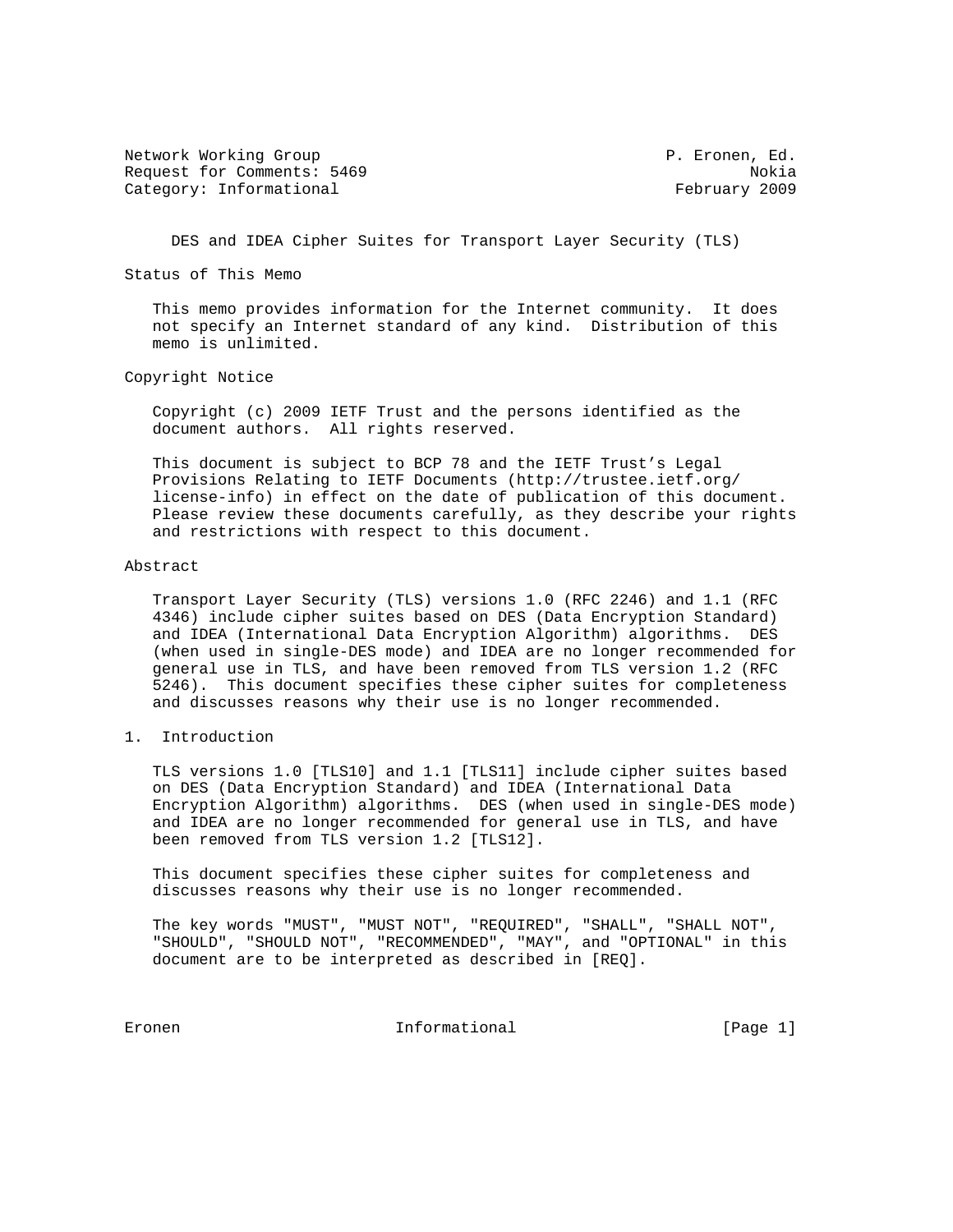## 2. DES Cipher Suites

 DES (Data Encryption Standard) is a block cipher that was originally approved as a US federal standard in 1976, and is specified in [DES].

 For TLS key generation purposes, DES is treated as having a 64-bit key, but it still provides only 56 bits of protection, as 8 of the 64 bits are not used by the algorithm. DES uses a 64-bit block size.

 The following cipher suites have been defined for using DES in Cipher Block Chaining (CBC) mode in TLS:

| CipherSuite TLS_RSA_WITH_DES_CBC_SHA     | $= \{ 0x00, 0x09 \}$ |  |
|------------------------------------------|----------------------|--|
| CipherSuite TLS_DH_DSS_WITH_DES_CBC_SHA  | $= \{ 0x00, 0x0C \}$ |  |
| CipherSuite TLS_DH_RSA_WITH_DES_CBC_SHA  | $= \{ 0x00, 0x0F \}$ |  |
| CipherSuite TLS_DHE_DSS_WITH_DES_CBC_SHA | $= \{ 0x00, 0x12 \}$ |  |
| CipherSuite TLS_DHE_RSA_WITH_DES_CBC_SHA | $= \{ 0x00, 0x15 \}$ |  |
| CipherSuite TLS_DH_anon_WITH_DES_CBC_SHA | $= \{ 0x00, 0x1A \}$ |  |

 The key exchange algorithms (RSA, DH\_DSS, DH\_RSA, DHE\_DSS, DHE\_RSA, and DH\_anon) and the MAC (Message Authentication Code) algorithm (SHA) are defined in the base TLS specification.

## 3. IDEA Cipher Suite

 IDEA (International Data Encryption Algorithm) is a block cipher designed by Xuejia Lai and James Massey [IDEA] [SCH]. IDEA uses a 128-bit key and operates on 64-bit blocks.

 The following cipher suite has been defined for using IDEA in CBC mode in TLS:

CipherSuite TLS\_RSA\_WITH\_IDEA\_CBC\_SHA =  $\{ 0x00, 0x07 \}$ ;

 The key exchange algorithm (RSA) and the MAC algorithm (SHA) are defined in the base TLS specification.

4. Security Considerations

4.1. DES Cipher Suites

 DES has an effective key strength of 56 bits, which has been known to be vulnerable to practical brute force attacks for over 20 years [DH]. A relatively recent 2006 paper by Kumar, et al. [COPA] describes a system that performs an exhaustive key search in less than nine days on average, and costs less than 10,000 USD to build.

Eronen 10 Informational 1999 (Page 2)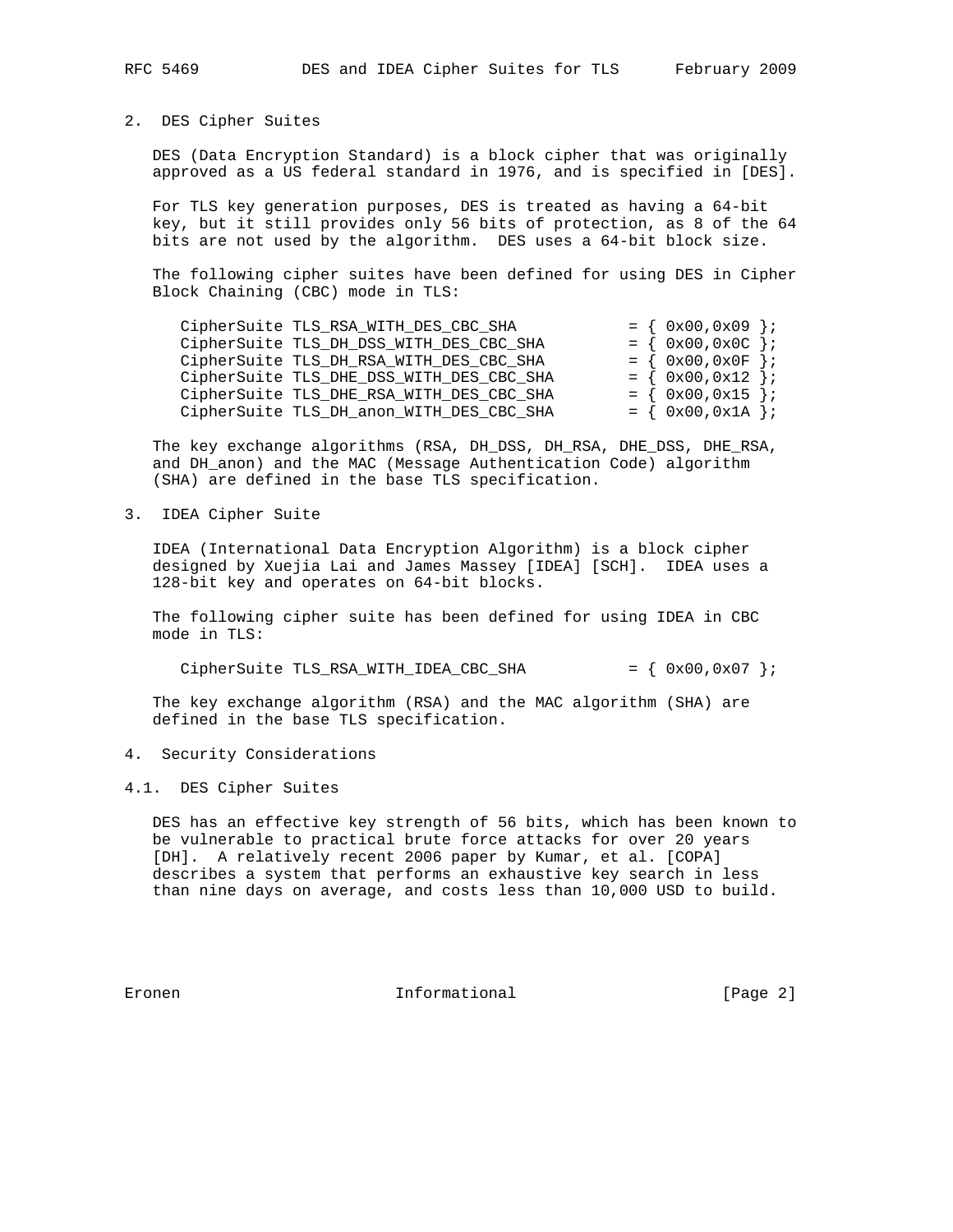Given this, the single-DES cipher suites SHOULD NOT be implemented by TLS libraries. If a TLS library implements these cipher suites, it SHOULD NOT enable them by default. Experience has also shown that rarely used code is a source of security and interoperability problems, so existing implementations SHOULD consider removing these cipher suites.

## 4.2. IDEA Cipher Suite

 IDEA has a 128-bit key, and thus is not vulnerable to an exhaustive key search. However, the IDEA cipher suite for TLS has not seen widespread use: most implementations either do not support it, do not enable it by default, or do not negotiate it when other algorithms (such as AES, 3DES, or RC4) are available.

 Experience has shown that rarely used code is a source of security and interoperability problems; given this, the IDEA cipher suite SHOULD NOT be implemented by TLS libraries and SHOULD be removed from existing implementations.

# 5. IANA Considerations

 IANA has already allocated values for the cipher suites described in this document in the TLS Cipher Suite Registry, defined in [TLS11]. IANA has updated the references of these cipher suites to point to this document:

| Value     | Description                  | Reference |
|-----------|------------------------------|-----------|
| 0x00,0x07 | TLS RSA WITH IDEA CBC SHA    | [RFC5469] |
| 0x00,0x09 | TLS RSA WITH DES CBC SHA     | [RFC5469] |
| 0x00,0x0C | TLS DH DSS WITH DES CBC SHA  | [RFC5469] |
| 0x00.0x0F | TLS_DH_RSA_WITH_DES_CBC SHA  | [RFC5469] |
| 0x00,0x12 | TLS_DHE_DSS_WITH_DES_CBC_SHA | [RFC5469] |
| 0x00,0x15 | TLS DHE RSA WITH DES CBC SHA | [RFC5469] |
| 0x00.0x1A | TLS_DH_anon_WITH_DES_CBC_SHA | [RFC5469] |

 This document does not create any new registries to be maintained by IANA, and does not require any new assignments from existing registries.

# 6. Acknowledgments

 The editor would like to thank Steven Bellovin, Uri Blumenthal, Michael D'Errico, Paul Hoffman, Simon Josefsson, Bodo Moeller, Tom Petch, Martin Rex, and Len Sassaman for their contributions to preparing this document.

Eronen 1988 Eronen Informational (Page 3)